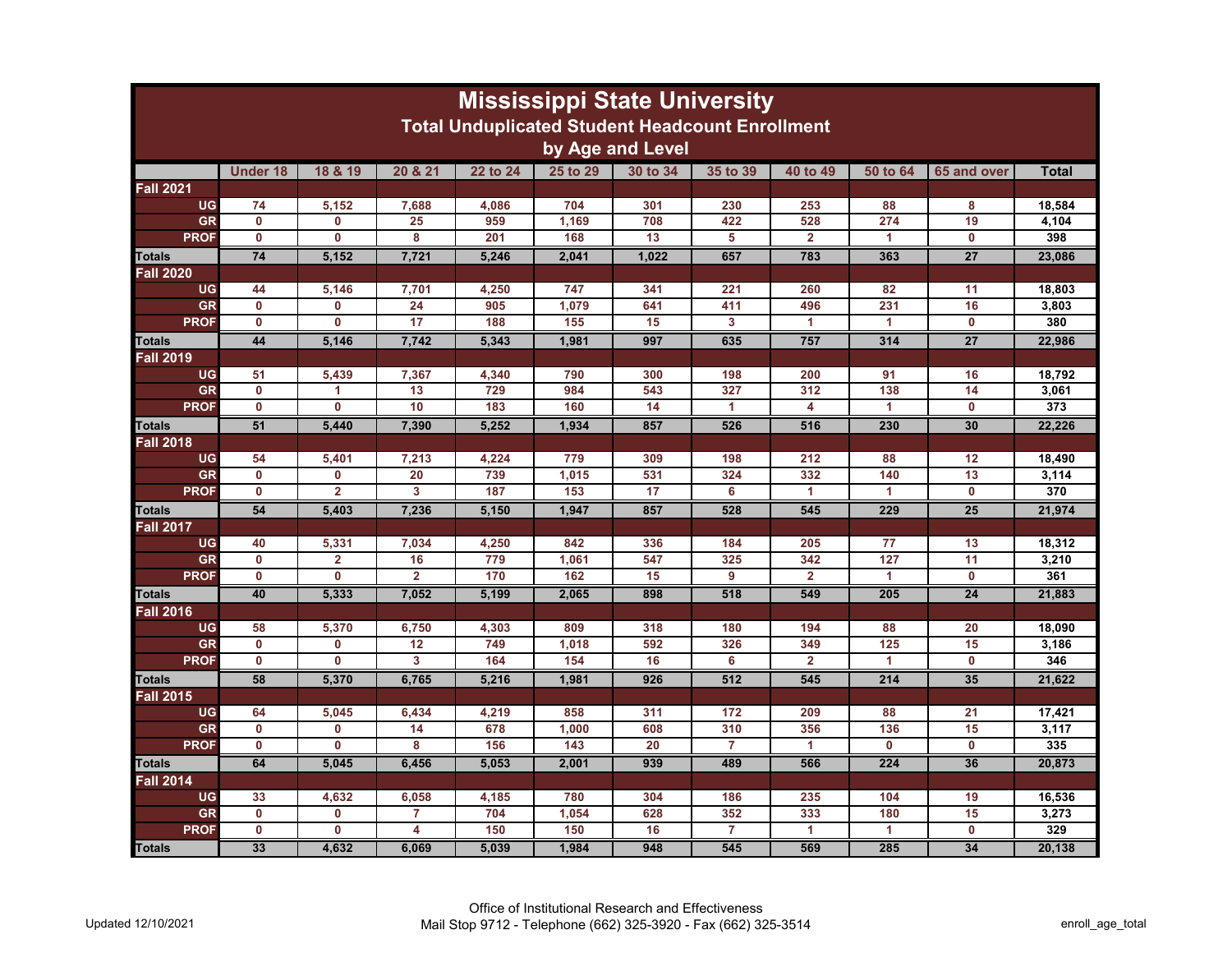| <b>Mississippi State University</b><br><b>Total Unduplicated Student Headcount Enrollment</b> |                         |                         |                 |          |          |                 |                |                |                         |                         |              |
|-----------------------------------------------------------------------------------------------|-------------------------|-------------------------|-----------------|----------|----------|-----------------|----------------|----------------|-------------------------|-------------------------|--------------|
| by Age and Level                                                                              |                         |                         |                 |          |          |                 |                |                |                         |                         |              |
|                                                                                               | <b>Under 18</b>         | 18 & 19                 | 20 & 21         | 22 to 24 | 25 to 29 | 30 to 34        | 35 to 39       | 40 to 49       | 50 to 64                | 65 and over             | <b>Total</b> |
| <b>Fall 2013</b>                                                                              |                         |                         |                 |          |          |                 |                |                |                         |                         |              |
| <b>UG</b>                                                                                     | 24                      | 4,610                   | 5,845           | 4,165    | 851      | 335             | 202            | 247            | 107                     | 13                      | 16,399       |
| GR                                                                                            | $\mathbf 0$             | 1                       | 8               | 681      | 1,115    | 667             | 373            | 373            | 201                     | 13                      | 3,432        |
| <b>PROF</b>                                                                                   | $\overline{\mathbf{0}}$ | $\mathbf{0}$            | 6               | 158      | 138      | 19              | 6              | $\overline{2}$ | 1                       | $\mathbf{0}$            | 330          |
| <b>Totals</b>                                                                                 | $\overline{24}$         | 4.611                   | 5.859           | 5.004    | 2,104    | 1,021           | 581            | 622            | 309                     | 26                      | 20,161       |
| <b>Fall 2012</b>                                                                              |                         |                         |                 |          |          |                 |                |                |                         |                         |              |
| <b>UG</b>                                                                                     | 22                      | 4,456                   | 5,696           | 4,242    | 954      | 379             | 226            | 266            | 130                     | 19                      | 16,390       |
| GR                                                                                            | $\mathbf 0$             | 1                       | 13              | 756      | 1,155    | 687             | 389            | 423            | 210                     | 14                      | 3,648        |
| <b>PROF</b>                                                                                   | $\mathbf 0$             | $\mathbf 0$             | 7               | 153      | 134      | 23              | 6              | 3              | -1                      | $\mathbf 0$             | 327          |
| <b>Totals</b>                                                                                 | $\overline{22}$         | 4.457                   | 5.716           | 5.151    | 2.243    | 1.089           | 621            | 692            | 341                     | 33                      | 20.365       |
| <b>Fall 2011</b>                                                                              |                         |                         |                 |          |          |                 |                |                |                         |                         |              |
| UG                                                                                            | 23                      | 4,374                   | 5.769           | 4.077    | 985      | 409             | 226            | 297            | 140                     | 12                      | 16.312       |
| GR                                                                                            | $\mathbf{0}$            | $\mathbf{0}$            | 14              | 825      | 1,202    | 655             | 402            | 447            | 226                     | 18                      | 3,789        |
| <b>PROF</b>                                                                                   | $\mathbf 0$             | 0                       | 7               | 144      | 134      | 26              | 8              | $\overline{2}$ | $\overline{2}$          | $\mathbf 0$             | 323          |
| <b>Totals</b>                                                                                 | $\overline{23}$         | 4,374                   | 5,790           | 5,046    | 2,321    | 1,090           | 636            | 746            | 368                     | 30                      | 20,424       |
| <b>Fall 2010</b>                                                                              |                         |                         |                 |          |          |                 |                |                |                         |                         |              |
| <b>UG</b>                                                                                     | 33                      | 4,066                   | 5,533           | 3,770    | 1,040    | 420             | 241            | 296            | 132                     | 12                      | 15,543       |
| <b>GR</b>                                                                                     | $\mathbf{0}$            | 0                       | 13              | 830      | 1,178    | 650             | 383            | 454            | 261                     | 16                      | 3,785        |
| <b>PROF</b>                                                                                   | $\overline{\mathbf{0}}$ | $\overline{\mathbf{0}}$ | 12              | 143      | 123      | 26              | $\overline{7}$ | 4              | 1                       | 0                       | 316          |
| <b>Totals</b>                                                                                 | 33                      | 4.066                   | 5.558           | 4.743    | 2.341    | 1.096           | 631            | 754            | 394                     | 28                      | 19.644       |
| <b>Fall 2009</b>                                                                              |                         |                         |                 |          |          |                 |                |                |                         |                         |              |
| <b>UG</b>                                                                                     | 45                      | 3,841                   | 5,093           | 3,532    | 1,017    | 406             | 245            | 290            | 125                     | 8                       | 14,602       |
| <b>GR</b>                                                                                     | $\mathbf{0}$            | $\mathbf 0$             | 11              | 829      | 1,100    | 643             | 409            | 442            | 241                     | 15                      | 3,690        |
| <b>PROF</b>                                                                                   | $\mathbf 0$             | $\mathbf{0}$            | 22              | 132      | 121      | 23              | $\overline{7}$ | 3              | $\blacktriangleleft$    | $\mathbf 0$             | 309          |
| <b>Totals</b>                                                                                 | 45                      | 3,841                   | 5,126           | 4,493    | 2,238    | 1,072           | 661            | 735            | 367                     | 23                      | 18,601       |
| <b>Fall 2008</b>                                                                              |                         |                         |                 |          |          |                 |                |                |                         |                         |              |
| <b>UG</b>                                                                                     | 29                      | 3,768                   | 4,752           | 3,419    | 986      | 373             | 258            | 283            | 115                     | 8                       | 13,991       |
| GR                                                                                            | $\mathbf{0}$            | 0                       | 13              | 745      | 1,051    | 642             | 390            | 448            | 235                     | 13                      | 3.537        |
| <b>PROF</b>                                                                                   | $\overline{\mathbf{0}}$ | $\overline{1}$          | $\overline{12}$ | 142      | 113      | $\overline{21}$ | 5              | $\overline{2}$ | $\overline{\mathbf{0}}$ | $\overline{\mathbf{0}}$ | 296          |
| <b>Totals</b>                                                                                 | 29                      | 3,769                   | 4,777           | 4,306    | 2,150    | 1,036           | 653            | 733            | 350                     | $\overline{21}$         | 17,824       |
| <b>Fall 2007</b>                                                                              |                         |                         |                 |          |          |                 |                |                |                         |                         |              |
| <b>UG</b>                                                                                     | 31                      | 3,368                   | 4,448           | 3,325    | 1,008    | 350             | 274            | 288            | 105                     | 11                      | 13,208       |
| <b>GR</b>                                                                                     | $\mathbf 0$             | 0                       | 20              | 741      | 1,078    | 573             | 376            | 476            | 274                     | 12                      | 3,550        |
| <b>PROF</b>                                                                                   | $\mathbf 0$             | 0                       | 17              | 133      | 101      | 23              | 6              | 1              | $\mathbf 0$             | $\mathbf 0$             | 281          |
| <b>Totals</b>                                                                                 | 31                      | 3.368                   | 4.485           | 4,199    | 2,187    | 946             | 656            | 765            | 379                     | $\overline{23}$         | 17,039       |
| <b>Fall 2006</b>                                                                              |                         |                         |                 |          |          |                 |                |                |                         |                         |              |
| <b>UG</b>                                                                                     | 31                      | 3,036                   | 4,273           | 3,341    | 954      | 335             | 251            | 294            | 109                     | 6                       | 12,630       |
| <b>GR</b>                                                                                     | $\mathbf{0}$            | 0                       | 13              | 708      | 1,024    | 561             | 350            | 447            | 199                     | 10                      | 3,312        |
| <b>PROF</b>                                                                                   | $\mathbf 0$             | 0                       | 14              | 132      | 93       | 16              | 7              | $\overline{2}$ | $\mathbf 0$             | $\mathbf 0$             | 264          |
| <b>Totals</b>                                                                                 | 31                      | 3,036                   | 4,300           | 4,181    | 2,071    | 912             | 608            | 743            | 308                     | 16                      | 16,206       |